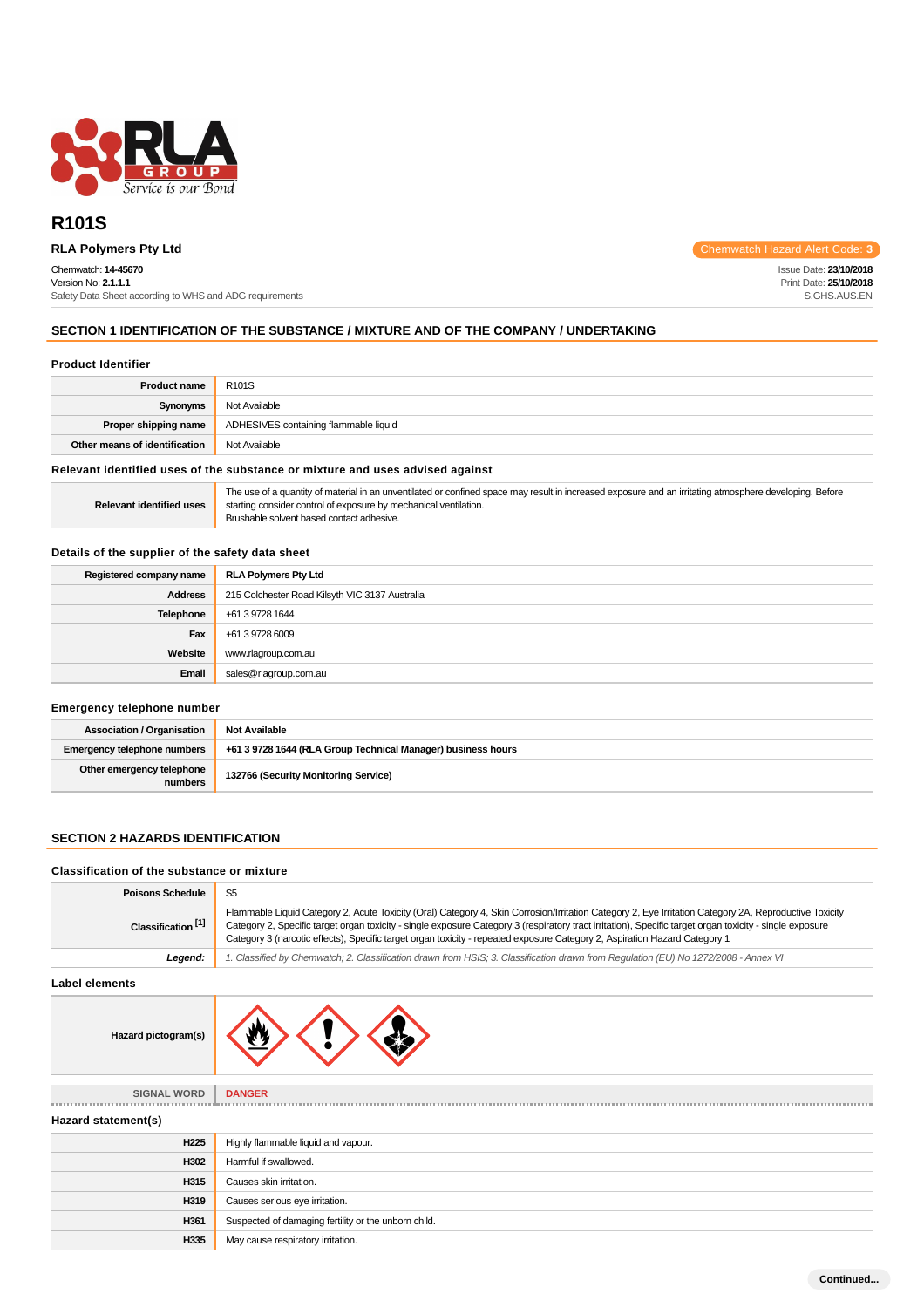| H336                                         | May cause drowsiness or dizziness.                                 |  |
|----------------------------------------------|--------------------------------------------------------------------|--|
| H373                                         | May cause damage to organs through prolonged or repeated exposure. |  |
| H304                                         | May be fatal if swallowed and enters airways.                      |  |
| <b>AUH066</b>                                | Repeated exposure may cause skin dryness and cracking.             |  |
| <b>Precautionary statement(s) Prevention</b> |                                                                    |  |
| ----                                         | ---                                                                |  |

| P <sub>201</sub> | Obtain special instructions before use.                            |
|------------------|--------------------------------------------------------------------|
| P210             | Keep away from heat/sparks/open flames/hot surfaces. - No smoking. |
| P260             | Do not breathe dust/fume/gas/mist/vapours/spray.                   |
| P271             | Use in a well-ventilated area.                                     |

#### **Precautionary statement(s) Response**

| P301+P310 | IF SWALLOWED: Immediately call a POISON CENTER or doctor/physician. |  |  |
|-----------|---------------------------------------------------------------------|--|--|
| P308+P313 | IF exposed or concerned: Get medical advice/attention.              |  |  |
| P331      | Do NOT induce vomiting.                                             |  |  |
| P362      | Take off contaminated clothing and wash before reuse.               |  |  |

#### **Precautionary statement(s) Storage**

| D402 - D225<br>$\sim$      | $100+$<br>Keep cool.<br>max<br>ה הור |
|----------------------------|--------------------------------------|
| <b>P405</b><br><b>- v.</b> |                                      |

#### **Precautionary statement(s) Disposal**

**P501** Dispose of contents/container in accordance with local regulations.

# **SECTION 3 COMPOSITION / INFORMATION ON INGREDIENTS**

#### **Substances**

See section below for composition of Mixtures

#### **Mixtures**

| <b>CAS No</b> | %[weight] | Name                |
|---------------|-----------|---------------------|
| 108-88-3      | 10-30     | toluene             |
| 78-93-3       | 10-30     | methyl ethyl ketone |
| 107-83-5      | 30-60     | 2-methylpentane     |

# **SECTION 4 FIRST AID MEASURES**

## **Description of first aid measures**

| <b>Eye Contact</b>  | If this product comes in contact with the eyes:<br>$\blacktriangleright$ Wash out immediately with fresh running water.<br>Ensure complete irrigation of the eye by keeping eyelids apart and away from eye and moving the eyelids by occasionally lifting the upper and lower lids.<br>▶ Seek medical attention without delay; if pain persists or recurs seek medical attention.<br>Removal of contact lenses after an eye injury should only be undertaken by skilled personnel.                                                                                                                                                                                                                                         |
|---------------------|-----------------------------------------------------------------------------------------------------------------------------------------------------------------------------------------------------------------------------------------------------------------------------------------------------------------------------------------------------------------------------------------------------------------------------------------------------------------------------------------------------------------------------------------------------------------------------------------------------------------------------------------------------------------------------------------------------------------------------|
| <b>Skin Contact</b> | If skin contact occurs:<br>Inmediately remove all contaminated clothing, including footwear.<br>Flush skin and hair with running water (and soap if available).<br>▶ Seek medical attention in event of irritation.                                                                                                                                                                                                                                                                                                                                                                                                                                                                                                         |
| Inhalation          | If fumes or combustion products are inhaled remove from contaminated area.<br>Lay patient down. Keep warm and rested.<br>► Prostheses such as false teeth, which may block airway, should be removed, where possible, prior to initiating first aid procedures.<br>▶ Apply artificial respiration if not breathing, preferably with a demand valve resuscitator, bag-valve mask device, or pocket mask as trained. Perform CPR if<br>necessary.<br>Transport to hospital, or doctor, without delay.                                                                                                                                                                                                                         |
| Ingestion           | If swallowed do NOT induce vomiting.<br>If vomiting occurs, lean patient forward or place on left side (head-down position, if possible) to maintain open airway and prevent aspiration.<br>• Observe the patient carefully.<br>▶ Never give liquid to a person showing signs of being sleepy or with reduced awareness; i.e. becoming unconscious.<br>► Give water to rinse out mouth, then provide liquid slowly and as much as casualty can comfortably drink.<br>$\blacktriangleright$ Seek medical advice.<br>Avoid giving milk or oils.<br>Avoid giving alcohol.<br>If spontaneous vomiting appears imminent or occurs, hold patient's head down, lower than their hips to help avoid possible aspiration of vomitus. |

## **Indication of any immediate medical attention and special treatment needed**

Any material aspirated during vomiting may produce lung injury. Therefore emesis should not be induced mechanically or pharmacologically. Mechanical means should be used if it is considered necessary to evacuate the stomach contents; these include gastric lavage after endotracheal intubation. If spontaneous vomiting has occurred after ingestion, the patient should be monitored for difficult breathing, as adverse effects of aspiration into the lungs may be delayed up to 48 hours. for simple ketones:

--------------------------------------------------------------

BASIC TREATMENT --------------------------------------------------------------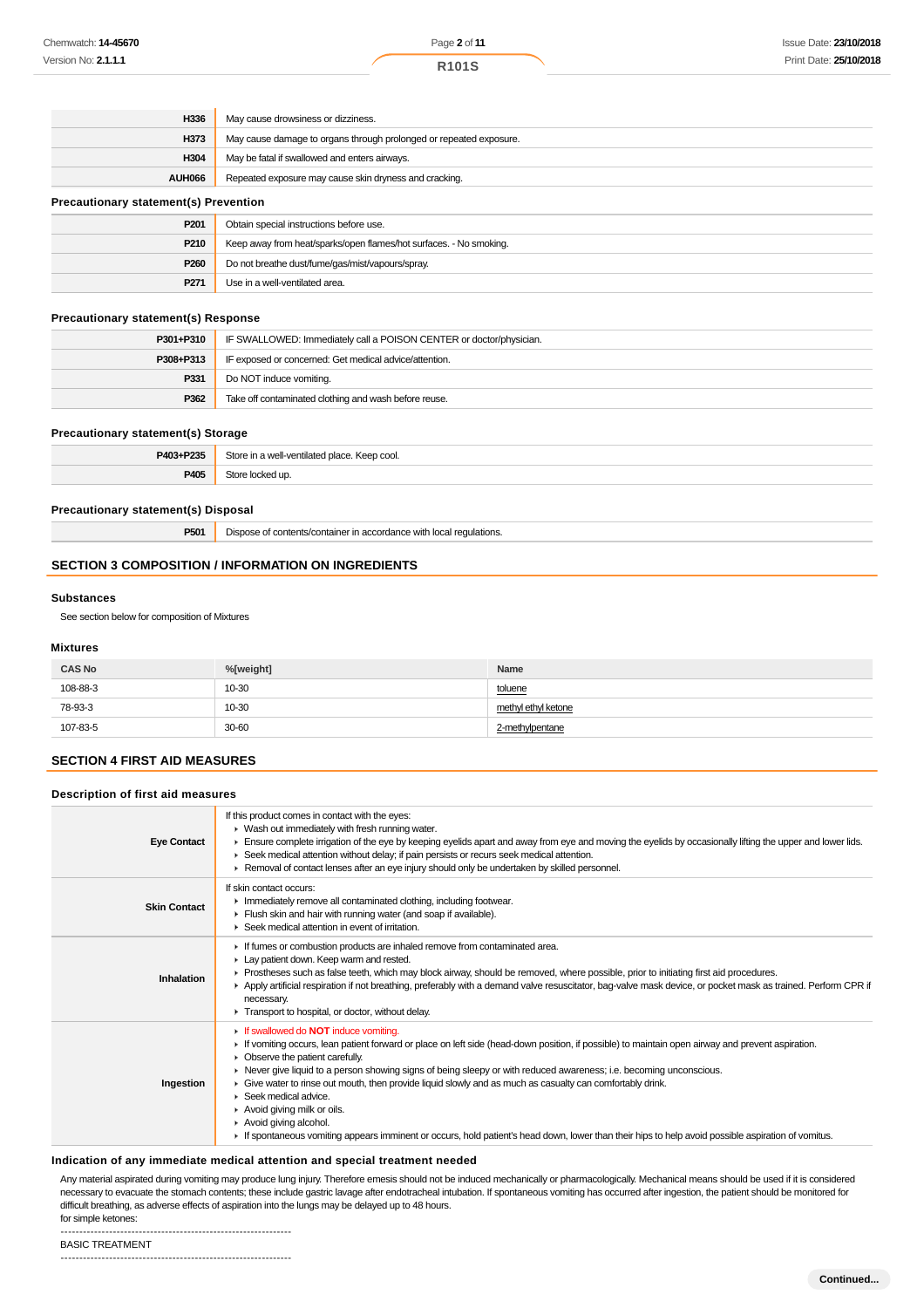| Chemwatch: <b>14-45670</b> | Page 3 of 11       | Issue Date: 23/10/2018 |
|----------------------------|--------------------|------------------------|
| Version No: <b>2.1.1.1</b> | R <sub>101</sub> S | Print Date: 25/10/2018 |

- Establish a patent airway with suction where necessary.
- Watch for signs of respiratory insufficiency and assist ventilation as necessary.
- Administer oxygen by non-rebreather mask at 10 to 15 l/min.
- Monitor and treat, where necessary, for pulmonary oedema .
- Monitor and treat, where necessary, for shock.
- DO NOT use emetics. Where ingestion is suspected rinse mouth and give up to 200 ml water (5mL/kg recommended) for dilution where patient is able to swallow, has a strong gag reflex and does not drool.
- Give activated charcoal.

--------------------------------------------------------------

## ADVANCED TREATMENT

- -------------------------------------------------------------- Consider orotracheal or nasotracheal intubation for airway control in unconscious patient or where respiratory arrest has occurred.
- Consider intubation at first sign of upper airway obstruction resulting from oedema.
- **Positive-pressure ventilation using a bag-valve mask might be of use.**
- **Monitor and treat, where necessary, for arrhythmias.**
- Start an IV D5W TKO. If signs of hypovolaemia are present use lactated Ringers solution. Fluid overload might create complications.
- Drug therapy should be considered for pulmonary oedema.
- Hypotension with signs of hypovolaemia requires the cautious administration of fluids. Fluid overload might create complications.
- Treat seizures with diazepam.
- Proparacaine hydrochloride should be used to assist eye irrigation.

#### -------------------------------------------------------------- EMERGENCY DEPARTMENT

--------------------------------------------------------------

- Laboratory analysis of complete blood count, serum electrolytes, BUN, creatinine, glucose, urinalysis, baseline for serum aminotransferases (ALT and AST), calcium, phosphorus and magnesium, may assist in establishing a treatment regime. Other useful analyses include anion and osmolar gaps, arterial blood gases (ABGs), chest radiographs and electrocardiograph.
- Positive end-expiratory pressure (PEEP)-assisted ventilation may be required for acute parenchymal injury or adult respiratory distress syndrome.
- Consult a toxicologist as necessary.

BRONSTEIN, A.C. and CURRANCE, P.L.

EMERGENCY CARE FOR HAZARDOUS MATERIALS EXPOSURE: 2nd Ed. 1994

Following acute or short term repeated exposures to toluene:

- Toluene is absorbed across the alveolar barrier, the blood/air mixture being 11.2/15.6 (at 37 degrees C.) The concentration of toluene, in expired breath, is of the order of 18 ppm following sustained exposure to 100 ppm. The tissue/blood proportion is 1/3 except in adipose where the proportion is 8/10.
- Metabolism by microsomal mono-oxygenation, results in the production of hippuric acid. This may be detected in the urine in amounts between 0.5 and 2.5 g/24 hr which represents, on average 0.8 gm/gm of creatinine. The biological half-life of hippuric acid is in the order of 1-2 hours.
- Primary threat to life from ingestion and/or inhalation is respiratory failure.
- Patients should be quickly evaluated for signs of respiratory distress (eg cyanosis, tachypnoea, intercostal retraction, obtundation) and given oxygen. Patients with inadequate tidal volumes or poor arterial blood gases (pO2 <50 mm Hg or pCO2 > 50 mm Hg) should be intubated.
- Arrhythmias complicate some hydrocarbon ingestion and/or inhalation and electrocardiographic evidence of myocardial damage has been reported; intravenous lines and cardiac monitors should be established in obviously symptomatic patients. The lungs excrete inhaled solvents, so that hyperventilation improves clearance.
- A chest x-ray should be taken immediately after stabilisation of breathing and circulation to document aspiration and detect the presence of pneumothorax.
- Epinephrine (adrenaline) is not recommended for treatment of bronchospasm because of potential myocardial sensitisation to catecholamines. Inhaled cardioselective bronchodilators (e.g. Alupent, Salbutamol) are the preferred agents, with aminophylline a second choice.
- Lavage is indicated in patients who require decontamination; ensure use.

#### BIOLOGICAL EXPOSURE INDEX - BEI

These represent the determinants observed in specimens collected from a healthy worker exposed at the Exposure Standard (ES or TLV):

| Determinant            | Index              | Sampling Time                   | Comments |
|------------------------|--------------------|---------------------------------|----------|
| o-Cresol in urine      | $0.5 \text{ mq/L}$ | End of shift                    |          |
| Hippuric acid in urine | 1.6 g/g creatinine | End of shift                    | B, NS    |
| Toluene in blood       | 0.05 mg/L          | Prior to last shift of workweek |          |

NS: Non-specific determinant; also observed after exposure to other material

B: Background levels occur in specimens collected from subjects NOT exposed

#### **SECTION 5 FIREFIGHTING MEASURES**

#### **Extinguishing media**

- Alcohol stable foam.
- Dry chemical powder.
- BCF (where regulations permit).
- Carbon dioxide.

#### **Special hazards arising from the substrate or mixture**

| <b>Fire Incompatibility</b>    | Avoid contamination with oxidising agents i.e. nitrates, oxidising acids, chlorine bleaches, pool chlorine etc. as ignition may result                                                                                                                                                                                                                                                                                                                                                                                                                     |
|--------------------------------|------------------------------------------------------------------------------------------------------------------------------------------------------------------------------------------------------------------------------------------------------------------------------------------------------------------------------------------------------------------------------------------------------------------------------------------------------------------------------------------------------------------------------------------------------------|
| <b>Advice for firefighters</b> |                                                                                                                                                                                                                                                                                                                                                                                                                                                                                                                                                            |
| <b>Fire Fighting</b>           | Alert Fire Brigade and tell them location and nature of hazard.<br>$\blacktriangleright$ May be violently or explosively reactive.<br>$\triangleright$ Wear breathing apparatus plus protective gloves in the event of a fire.<br>• Prevent, by any means available, spillage from entering drains or water course.                                                                                                                                                                                                                                        |
| <b>Fire/Explosion Hazard</b>   | • Liquid and vapour are highly flammable.<br>Severe fire hazard when exposed to heat, flame and/or oxidisers.<br>• Vapour may travel a considerable distance to source of ignition.<br>E Heating may cause expansion or decomposition leading to violent rupture of containers.<br>Combustion products include:<br>carbon dioxide (CO2)<br>other pyrolysis products typical of burning organic material.<br>Contains low boiling substance: Closed containers may rupture due to pressure buildup under fire conditions.<br>May emit clouds of acrid smoke |
| <b>HAZCHEM</b>                 | $-3YE$                                                                                                                                                                                                                                                                                                                                                                                                                                                                                                                                                     |
|                                |                                                                                                                                                                                                                                                                                                                                                                                                                                                                                                                                                            |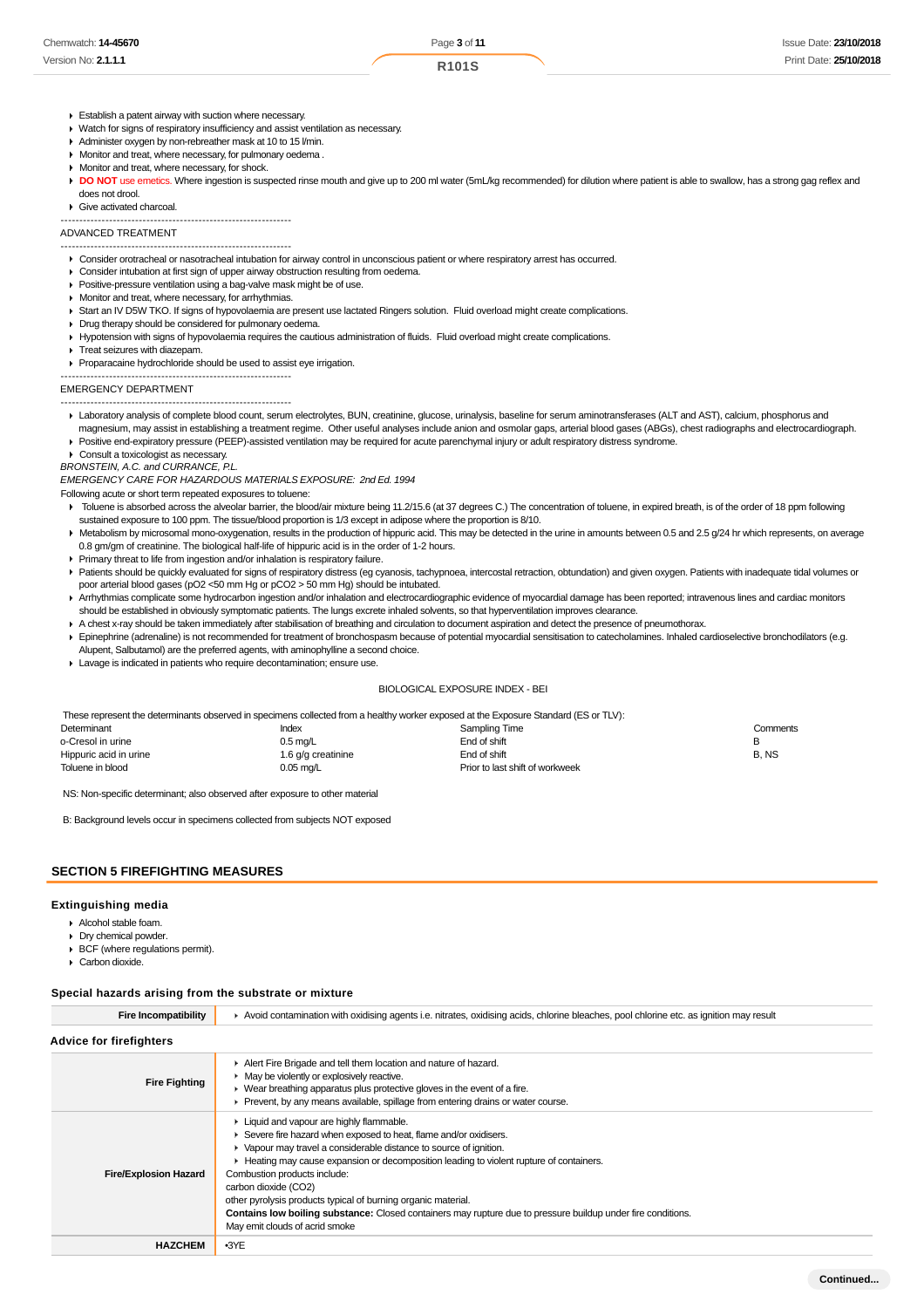## **R101S**

# **SECTION 6 ACCIDENTAL RELEASE MEASURES**

**Personal precautions, protective equipment and emergency procedures** See section 8

**Environmental precautions**

See section 12

# **Methods and material for containment and cleaning up**

| <b>Minor Spills</b> | Remove all ignition sources.<br>Clean up all spills immediately.<br>Avoid breathing vapours and contact with skin and eyes.<br>$\triangleright$ Control personal contact with the substance, by using protective equipment. |
|---------------------|-----------------------------------------------------------------------------------------------------------------------------------------------------------------------------------------------------------------------------|
| <b>Major Spills</b> | Clear area of personnel and move upwind.<br>Alert Fire Brigade and tell them location and nature of hazard.<br>May be violently or explosively reactive.<br>Wear breathing apparatus plus protective gloves.                |

Personal Protective Equipment advice is contained in Section 8 of the SDS.

# **SECTION 7 HANDLING AND STORAGE**

#### **Precautions for safe handling**

| Safe handling     | The conductivity of this material may make it a static accumulator., A liquid is typically considered nonconductive if its conductivity is below 100 pS/m and is<br>considered semi-conductive if its conductivity is below 10 000 pS/m., Whether a liquid is nonconductive or semi-conductive, the precautions are the same.,<br>A number of factors, for example liquid temperature, presence of contaminants, and anti-static additives can greatly influence the conductivity of a liquid.<br>• Containers, even those that have been emptied, may contain explosive vapours.<br>Do NOT cut, drill, grind, weld or perform similar operations on or near containers.<br><b>Contains low boiling substance:</b><br>Storage in sealed containers may result in pressure buildup causing violent rupture of containers not rated appropriately.<br>$\triangleright$ Check for bulging containers.<br>• Vent periodically<br>Always release caps or seals slowly to ensure slow dissipation of vapours<br>• DO NOT allow clothing wet with material to stay in contact with skin<br>Electrostatic discharge may be generated during pumping - this may result in fire.<br>$\blacktriangleright$ Ensure electrical continuity by bonding and grounding (earthing) all equipment.<br>F Restrict line velocity during pumping in order to avoid generation of electrostatic discharge (<=1 m/sec until fill pipe submerged to twice its diameter,<br>then $\leq$ 7 m/sec).<br>Avoid splash filling.<br>Avoid all personal contact, including inhalation.<br>• Wear protective clothing when risk of exposure occurs.<br>$\blacktriangleright$ Use in a well-ventilated area.<br>▶ Prevent concentration in hollows and sumps. |
|-------------------|----------------------------------------------------------------------------------------------------------------------------------------------------------------------------------------------------------------------------------------------------------------------------------------------------------------------------------------------------------------------------------------------------------------------------------------------------------------------------------------------------------------------------------------------------------------------------------------------------------------------------------------------------------------------------------------------------------------------------------------------------------------------------------------------------------------------------------------------------------------------------------------------------------------------------------------------------------------------------------------------------------------------------------------------------------------------------------------------------------------------------------------------------------------------------------------------------------------------------------------------------------------------------------------------------------------------------------------------------------------------------------------------------------------------------------------------------------------------------------------------------------------------------------------------------------------------------------------------------------------------------------------------------------------------------------------------------------------------------|
| Other information | Store in original containers in approved flame-proof area.<br>▶ No smoking, naked lights, heat or ignition sources.<br>DO NOT store in pits, depressions, basements or areas where vapours may be trapped.<br>▶ Keep containers securely sealed.                                                                                                                                                                                                                                                                                                                                                                                                                                                                                                                                                                                                                                                                                                                                                                                                                                                                                                                                                                                                                                                                                                                                                                                                                                                                                                                                                                                                                                                                           |

#### **Conditions for safe storage, including any incompatibilities**

| Suitable container      | • Packing as supplied by manufacturer.<br>Plastic containers may only be used if approved for flammable liquid.<br>• Check that containers are clearly labelled and free from leaks.<br>For low viscosity materials (i) : Drums and jerry cans must be of the non-removable head type. (ii) : Where a can is to be used as an inner package, the<br>can must have a screwed enclosure.<br>For materials with a viscosity of at least 2680 cSt. (23 deg. C)<br>For manufactured product having a viscosity of at least 250 cSt.                                                                                                                                                                                                                                                                                                                                                                                                                                                                                                                                                                                                                                                                                                                                                                           |
|-------------------------|----------------------------------------------------------------------------------------------------------------------------------------------------------------------------------------------------------------------------------------------------------------------------------------------------------------------------------------------------------------------------------------------------------------------------------------------------------------------------------------------------------------------------------------------------------------------------------------------------------------------------------------------------------------------------------------------------------------------------------------------------------------------------------------------------------------------------------------------------------------------------------------------------------------------------------------------------------------------------------------------------------------------------------------------------------------------------------------------------------------------------------------------------------------------------------------------------------------------------------------------------------------------------------------------------------|
| Storage incompatibility | For alkyl aromatics:<br>The alkyl side chain of aromatic rings can undergo oxidation by several mechanisms. The most common and dominant one is the attack by oxidation at<br>benzylic carbon as the intermediate formed is stabilised by resonance structure of the ring.<br>Following reaction with oxygen and under the influence of sunlight, a hydroperoxide at the alpha-position to the aromatic ring, is the primary oxidation<br>product formed (provided a hydrogen atom is initially available at this position) - this product is often short-lived but may be stable dependent on the<br>nature of the aromatic substitution; a secondary C-H bond is more easily attacked than a primary C-H bond whilst a tertiary C-H bond is even more<br>susceptible to attack by oxygen<br>> Monoalkylbenzenes may subsequently form monocarboxylic acids; alkyl naphthalenes mainly produce the corresponding naphthalene carboxylic acids.<br>• Oxidation in the presence of transition metal salts not only accelerates but also selectively decomposes the hydroperoxides.<br>▶ Vigorous reactions, sometimes amounting to explosions, can result from the contact between aromatic rings and strong oxidising agents.<br>Aromatics can react exothermically with bases and with diazo compounds. |

# **SECTION 8 EXPOSURE CONTROLS / PERSONAL PROTECTION**

# **Control parameters**

# **OCCUPATIONAL EXPOSURE LIMITS (OEL)**

# **INGREDIENT DATA**

| Source                       | Inaredient | laterial name | <b>TWA</b>         | <b>STEL</b>         | Peak          | <b>Notes</b>  |
|------------------------------|------------|---------------|--------------------|---------------------|---------------|---------------|
| Australia Exposure Standards | toluene    | Toluene       | 50 ppm / 191 mg/m3 | 574 mg/m3 / 150 ppm | Not Available | Not Available |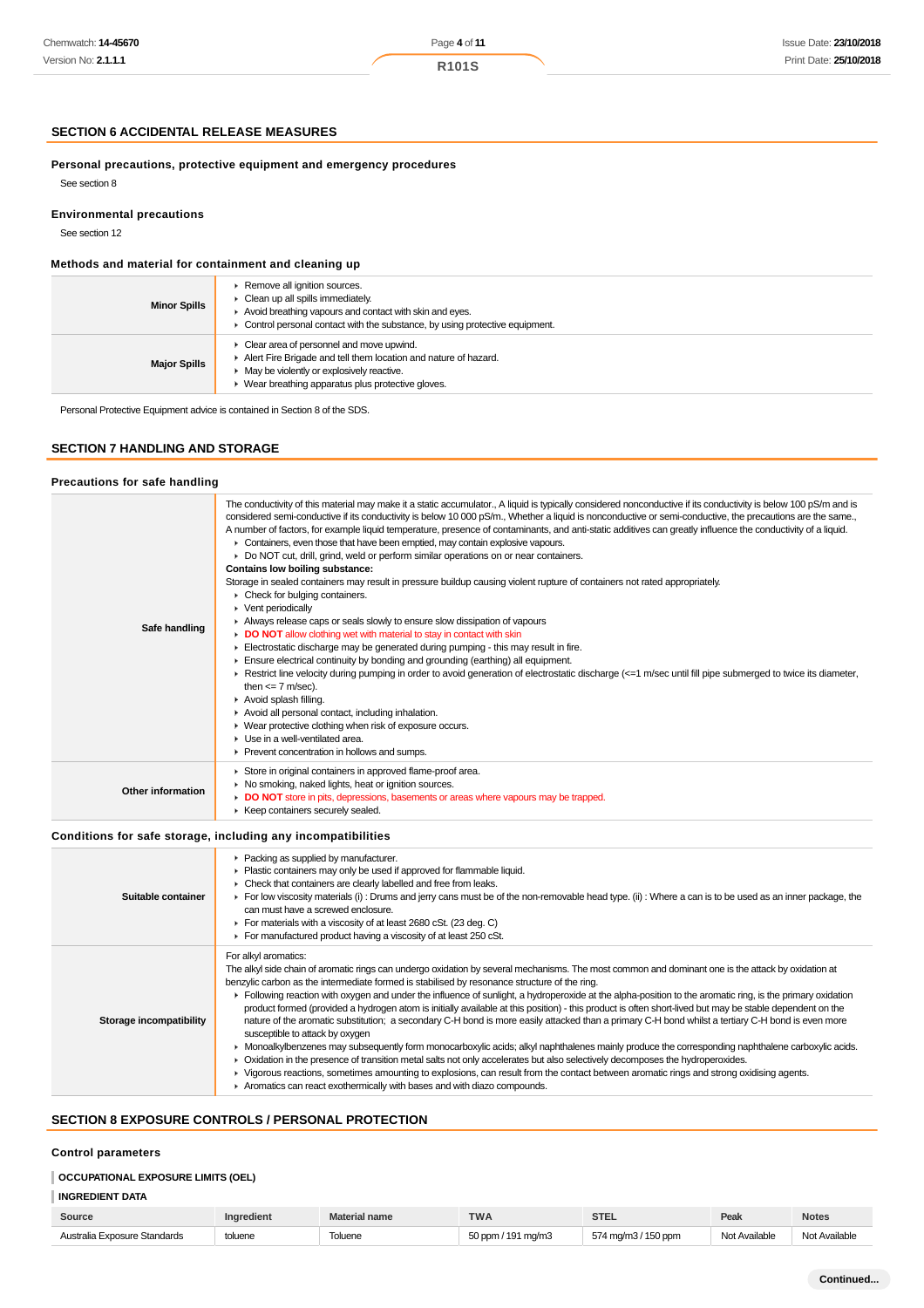| Chemwatch: <b>14-45670</b> | Page 5 of 11       | Issue Date: 23/10/2018 |
|----------------------------|--------------------|------------------------|
| Version No: 2.1.1.1        | R <sub>101</sub> S | Print Date: 25/10/2018 |

| Australia Exposure Standards | methyl ethyl ketone  | 150 ppm / 445 mg/m3<br>Methyl ethyl ketone (MEK) |  |                      | 890 mg/m3 / 300 ppm |                       |               | Not Available |               | Not Available |
|------------------------------|----------------------|--------------------------------------------------|--|----------------------|---------------------|-----------------------|---------------|---------------|---------------|---------------|
| Australia Exposure Standards | 2-methylpentane      | Hexane, other isomers                            |  | 500 ppm / 1760 mg/m3 |                     | 3500 mg/m3 / 1000 ppm |               | Not Available |               | Not Available |
| <b>EMERGENCY LIMITS</b>      |                      |                                                  |  |                      |                     |                       |               |               |               |               |
| Ingredient                   | <b>Material name</b> |                                                  |  |                      | TEEL-1              |                       | TEEL-2        |               | TEEL-3        |               |
| toluene                      | Toluene              |                                                  |  |                      | Not Available       |                       | Not Available |               | Not Available |               |
| methyl ethyl ketone          |                      | Butanone, 2-; (Methyl ethyl ketone; MEK)         |  | Not Available        |                     | Not Available         |               | Not Available |               |               |
| 2-methylpentane              |                      | Methylpentane, 2-; (Isohexane)                   |  | 1,000 ppm            |                     | 11000 ppm             |               | 66000 ppm     |               |               |
|                              |                      |                                                  |  |                      |                     |                       |               |               |               |               |
| Ingredient                   | <b>Original IDLH</b> |                                                  |  |                      | <b>Revised IDLH</b> |                       |               |               |               |               |
| toluene                      | 500 ppm              |                                                  |  | Not Available        |                     |                       |               |               |               |               |
| methyl ethyl ketone          | 3,000 ppm            |                                                  |  |                      | Not Available       |                       |               |               |               |               |
| 2-methylpentane              | Not Available        |                                                  |  |                      | Not Available       |                       |               |               |               |               |

#### **Exposure controls**

| Appropriate engineering<br>controls | Engineering controls are used to remove a hazard or place a barrier between the worker and the hazard. Well-designed engineering controls can be<br>highly effective in protecting workers and will typically be independent of worker interactions to provide this high level of protection.<br>The basic types of engineering controls are:<br>Process controls which involve changing the way a job activity or process is done to reduce the risk.<br>Enclosure and/or isolation of emission source which keeps a selected hazard "physically" away from the worker and ventilation that strategically "adds" and<br>"removes" air in the work environment.                                                                                                                     |
|-------------------------------------|-------------------------------------------------------------------------------------------------------------------------------------------------------------------------------------------------------------------------------------------------------------------------------------------------------------------------------------------------------------------------------------------------------------------------------------------------------------------------------------------------------------------------------------------------------------------------------------------------------------------------------------------------------------------------------------------------------------------------------------------------------------------------------------|
| <b>Personal protection</b>          |                                                                                                                                                                                                                                                                                                                                                                                                                                                                                                                                                                                                                                                                                                                                                                                     |
| Eye and face protection             | Safety glasses with side shields.<br>Chemical goggles.<br>► Contact lenses may pose a special hazard; soft contact lenses may absorb and concentrate irritants. A written policy document, describing the wearing<br>of lenses or restrictions on use, should be created for each workplace or task.                                                                                                                                                                                                                                                                                                                                                                                                                                                                                |
| <b>Skin protection</b>              | See Hand protection below                                                                                                                                                                                                                                                                                                                                                                                                                                                                                                                                                                                                                                                                                                                                                           |
| Hands/feet protection               | ▶ Wear chemical protective gloves, e.g. PVC.<br>▶ Wear safety footwear or safety gumboots, e.g. Rubber<br>The selection of suitable gloves does not only depend on the material, but also on further marks of quality which vary from manufacturer to manufacturer.<br>Where the chemical is a preparation of several substances, the resistance of the glove material can not be calculated in advance and has therefore to be<br>checked prior to the application.<br>The exact break through time for substances has to be obtained from the manufacturer of the protective gloves and has to be observed when making a final<br>choice.<br>Personal hygiene is a key element of effective hand care.                                                                            |
| <b>Body protection</b>              | See Other protection below                                                                                                                                                                                                                                                                                                                                                                                                                                                                                                                                                                                                                                                                                                                                                          |
| Other protection                    | $\triangleright$ Overalls.<br>PVC Apron.<br>PVC protective suit may be required if exposure severe.<br>Eyewash unit.<br>▶ Some plastic personal protective equipment (PPE) (e.g. gloves, aprons, overshoes) are not recommended as they may produce static electricity.<br>For large scale or continuous use wear tight-weave non-static clothing (no metallic fasteners, cuffs or pockets).<br>• Non sparking safety or conductive footwear should be considered. Conductive footwear describes a boot or shoe with a sole made from a conductive<br>compound chemically bound to the bottom components, for permanent control to electrically ground the foot an shall dissipate static electricity from the<br>body to reduce the possibility of ignition of volatile compounds. |
|                                     |                                                                                                                                                                                                                                                                                                                                                                                                                                                                                                                                                                                                                                                                                                                                                                                     |

#### **Recommended material(s)**

**GLOVE SELECTION INDEX**

Glove selection is based on a modified presentation of the:

 **"Forsberg Clothing Performance Index".**

 The effect(s) of the following substance(s) are taken into account in the **computergenerated** selection: R101S

| <b>Material</b>       | CPI |
|-----------------------|-----|
| PE/EVAL/PE            | A   |
| <b>PVA</b>            | B   |
| <b>TEFLON</b>         | B   |
| <b>BUTYL</b>          | C   |
| <b>BUTYL/NEOPRENE</b> | C   |
| CPE                   | C   |
| <b>HYPALON</b>        | C   |
| <b>NATURAL RUBBER</b> | C   |
| NATURAL+NEOPRENE      | C   |
| <b>NEOPRENE</b>       | C   |
| NEOPRENE/NATURAL      | C   |
| <b>NITRILE</b>        | C   |

#### **Respiratory protection**

Type AX Filter of sufficient capacity. (AS/NZS 1716 & 1715, EN 143:2000 & 149:2001, ANSI Z88 or national equivalent)

Where the concentration of gas/particulates in the breathing zone, approaches or exceeds the "Exposure Standard" (or ES), respiratory protection is required. Degree of protection varies with both face-piece and Class of filter; the nature of protection

| Degree of protection varies with both race-piece and Class of filter, the nature of protection |
|------------------------------------------------------------------------------------------------|
| varies with Type of filter.                                                                    |
|                                                                                                |

| <b>Required Minimum</b><br><b>Protection Factor</b> | <b>Half-Face</b><br>Respirator | <b>Full-Face</b><br>Respirator | <b>Powered Air</b><br>Respirator |
|-----------------------------------------------------|--------------------------------|--------------------------------|----------------------------------|
| up to $5 \times ES$                                 | AX-AUS / Class                 |                                | AX-PAPR-AUS /<br>Class 1         |
| up to $25 \times ES$                                | Air-line*                      | $AX-2$                         | AX-PAPR-2                        |
| up to $50 \times ES$                                | ۰                              | $AX-3$                         | ۰                                |
| $50+ x ES$                                          | ۰                              | Air-line**                     | ۰                                |

### ^ - Full-face

A(All classes) = Organic vapours, B AUS or B1 = Acid gasses, B2 = Acid gas or hydrogen cyanide(HCN), B3 = Acid gas or hydrogen cyanide(HCN),  $E = S$ ulfur dioxide(SO2), G = Agricultural chemicals, K = Ammonia(NH3), Hg = Mercury, NO = Oxides of nitrogen, MB = Methyl bromide,  $AX = Low$  boiling point organic compounds(below 65 degC)

- · Cartridge respirators should never be used for emergency ingress or in areas of unknown vapour concentrations or oxygen content.
- · The wearer must be warned to leave the contaminated area immediately on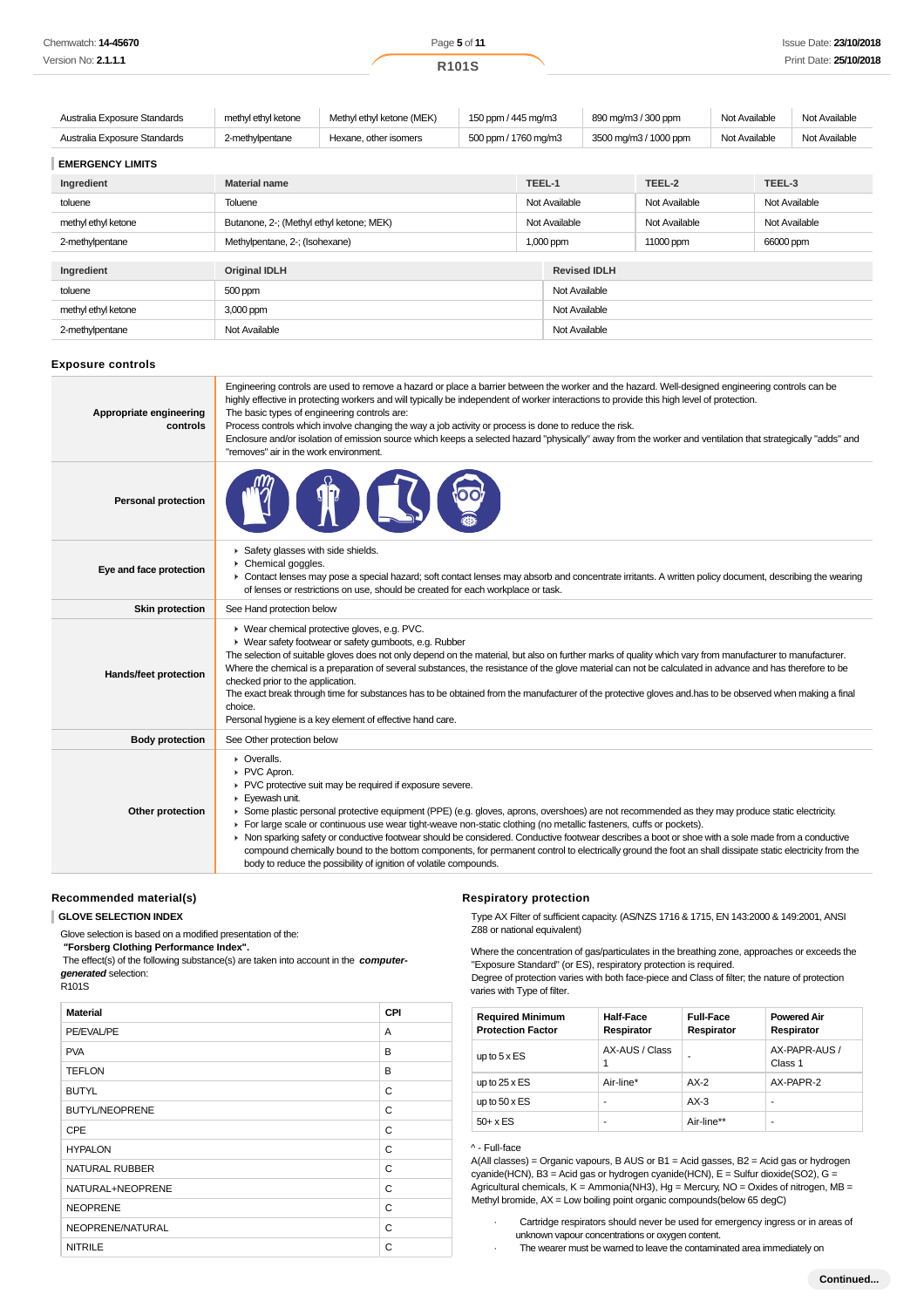| NITRILE+PVC           | С |
|-----------------------|---|
| <b>PVC</b>            | C |
| SARANEX-23            | C |
| SARANEX-23 2-PLY      | C |
| <b>VITON</b>          | C |
| VITON/CHLOROBUTYL     | C |
| <b>VITON/NEOPRENE</b> | C |

\* CPI - Chemwatch Performance Index

A: Best Selection

B: Satisfactory; may degrade after 4 hours continuous immersion

C: Poor to Dangerous Choice for other than short term immersion

**NOTE**: As a series of factors will influence the actual performance of the glove, a final selection must be based on detailed observation. -

\* Where the glove is to be used on a short term, casual or infrequent basis, factors such as "feel" or convenience (e.g. disposability), may dictate a choice of gloves which might otherwise

be unsuitable following long-term or frequent use. A qualified practitioner should be consulted.

# **SECTION 9 PHYSICAL AND CHEMICAL PROPERTIES**

#### **Information on basic physical and chemical properties**

detecting any odours through the respirator. The odour may indicate that the mask is not functioning properly, that the vapour concentration is too high, or that the mask is not properly fitted. Because of these limitations, only restricted use of cartridge respirators is considered appropriate.

· Cartridge performance is affected by humidity. Cartridges should be changed after 2 hr of continuous use unless it is determined that the humidity is less than 75%, in which case, cartridges can be used for 4 hr. Used cartridges should be discarded daily, regardless of the length of time used

| Appearance                                      | Thin yellow liquid with hydrocarbon odour; not miscible with water. |                                            |                |
|-------------------------------------------------|---------------------------------------------------------------------|--------------------------------------------|----------------|
|                                                 |                                                                     |                                            |                |
| <b>Physical state</b>                           | Liquid                                                              | Relative density (Water = $1$ )            | 0.82           |
| Odour                                           | Not Available                                                       | Partition coefficient n-octanol /<br>water | Not Available  |
| <b>Odour threshold</b>                          | Not Available                                                       | Auto-ignition temperature (°C)             | Not Available  |
| pH (as supplied)                                | Not Applicable                                                      | <b>Decomposition temperature</b>           | Not Available  |
| Melting point / freezing point<br>(°C)          | Not Available                                                       | Viscosity (cSt)                            | Not Available  |
| Initial boiling point and boiling<br>range (°C) | 55-111                                                              | Molecular weight (g/mol)                   | Not Applicable |
| Flash point (°C)                                | -29 (2-methylpentane)                                               | <b>Taste</b>                               | Not Available  |
| <b>Evaporation rate</b>                         | Not Available                                                       | <b>Explosive properties</b>                | Not Available  |
| Flammability                                    | <b>HIGHLY FLAMMABLE.</b>                                            | <b>Oxidising properties</b>                | Not Available  |
| Upper Explosive Limit (%)                       | 7.1                                                                 | Surface Tension (dyn/cm or<br>$mN/m$ )     | Not Available  |
| Lower Explosive Limit (%)                       | 1.2                                                                 | <b>Volatile Component (%vol)</b>           | Not Available  |
| Vapour pressure (kPa)                           | 28                                                                  | Gas group                                  | Not Available  |
| Solubility in water (g/L)                       | Immiscible                                                          | pH as a solution (1%)                      | Not Available  |
| Vapour density (Air = 1)                        | Not Available                                                       | VOC g/L                                    | Not Available  |

## **SECTION 10 STABILITY AND REACTIVITY**

| Reactivity                                 | See section 7                                                                                                                        |
|--------------------------------------------|--------------------------------------------------------------------------------------------------------------------------------------|
| <b>Chemical stability</b>                  | • Unstable in the presence of incompatible materials.<br>▶ Product is considered stable.<br>Hazardous polymerisation will not occur. |
| Possibility of hazardous<br>reactions      | See section 7                                                                                                                        |
| <b>Conditions to avoid</b>                 | See section 7                                                                                                                        |
| Incompatible materials                     | See section 7                                                                                                                        |
| <b>Hazardous decomposition</b><br>products | See section 5                                                                                                                        |

## **SECTION 11 TOXICOLOGICAL INFORMATION**

#### **Information on toxicological effects**

| <b>Inhaled</b> | The material can cause respiratory irritation in some persons. The body's response to such irritation can cause further lung damage.<br>Inhalation of vapours may cause drowsiness and dizziness. This may be accompanied by sleepiness, reduced alertness, loss of reflexes, lack of<br>co-ordination, and vertigo.<br>Inhalation of high concentrations of gas/vapour causes lung irritation with coughing and nausea, central nervous depression with headache and dizziness,<br>slowing of reflexes, fatigue and inco-ordination.<br>Central nervous system (CNS) depression may include general discomfort, symptoms of giddiness, headache, dizziness, nausea, anaesthetic effects,<br>slowed reaction time, slurred speech and may progress to unconsciousness. Serious poisonings may result in respiratory depression and may be fatal. |
|----------------|--------------------------------------------------------------------------------------------------------------------------------------------------------------------------------------------------------------------------------------------------------------------------------------------------------------------------------------------------------------------------------------------------------------------------------------------------------------------------------------------------------------------------------------------------------------------------------------------------------------------------------------------------------------------------------------------------------------------------------------------------------------------------------------------------------------------------------------------------|
|                | Material is highly volatile and may quickly form a concentrated atmosphere in confined or unventilated areas. The vapour may displace and replace air in<br>breathing zone, acting as a simple asphyxiant. This may happen with little warning of overexposure.<br>Inhalation of aerosols (mists, fumes), generated by the material during the course of normal handling, may be damaging to the health of the individual.<br>Ketone vapours irritate the nose, throat and mucous membrane. High concentrations depress the central nervous system, causing headache, vertigo, poor<br>concentration, sleep and failure of the heart and breathing.                                                                                                                                                                                              |
|                |                                                                                                                                                                                                                                                                                                                                                                                                                                                                                                                                                                                                                                                                                                                                                                                                                                                  |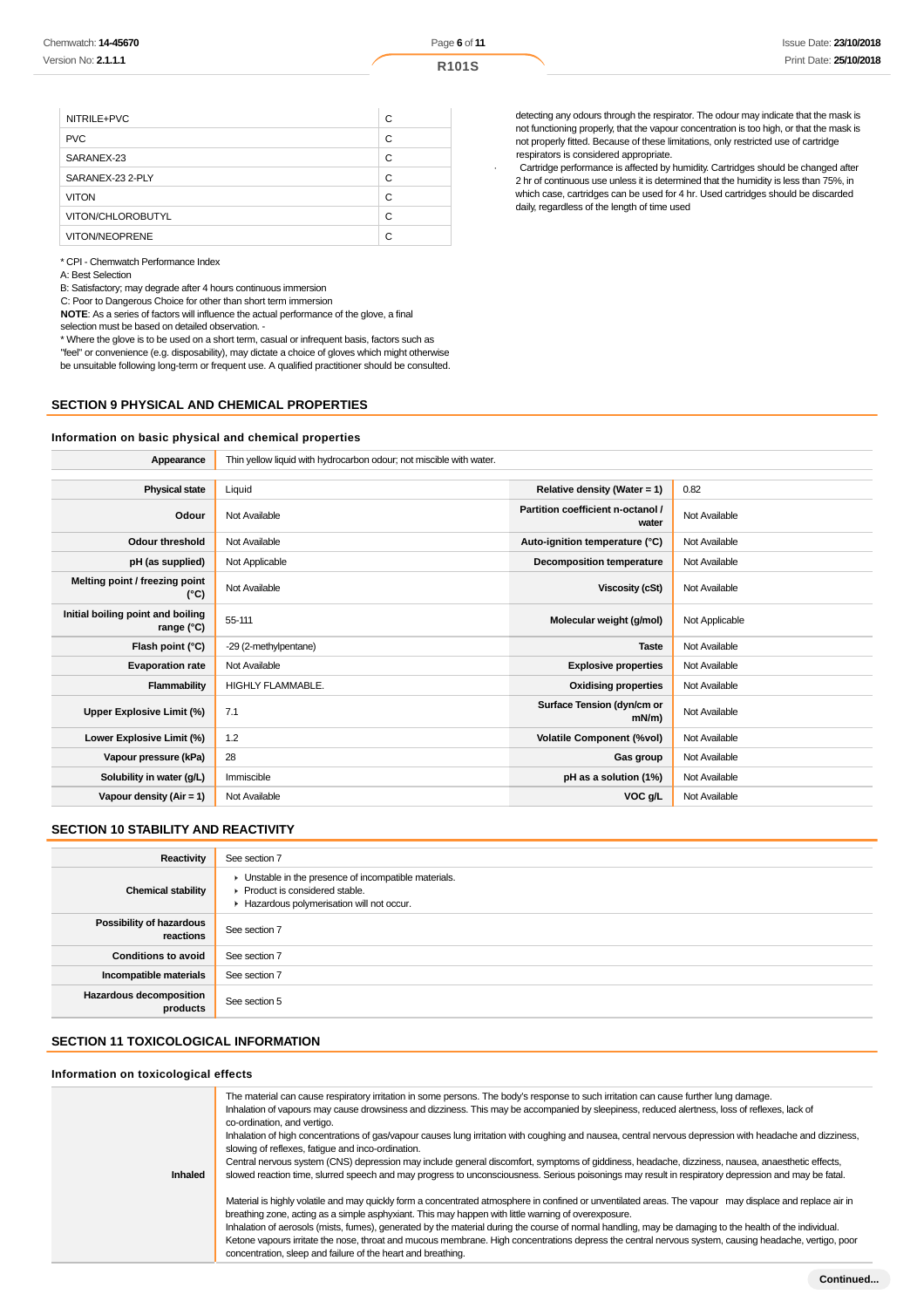| Ingestion           | Accidental ingestion of the material may be harmful; animal experiments indicate that ingestion of less than 150 gram may be fatal or may produce serious<br>damage to the health of the individual.<br>Swallowing of the liquid may cause aspiration into the lungs with the risk of chemical pneumonitis; serious consequences may result. (ICSC13733)<br>Considered an unlikely route of entry in commercial/industrial environments. The liquid may produce gastrointestinal discomfort and may be harmful if<br>swallowed.                                                                                                                                                                                                                                                                                                                                                                                                                                                                                                                                                                                                                                                                                                                                                                                                                                                                                                                                                                                                                                                                                                                                                                                                                                                                                                                                                                                                                                                                                                                                                                                                                                            |
|---------------------|----------------------------------------------------------------------------------------------------------------------------------------------------------------------------------------------------------------------------------------------------------------------------------------------------------------------------------------------------------------------------------------------------------------------------------------------------------------------------------------------------------------------------------------------------------------------------------------------------------------------------------------------------------------------------------------------------------------------------------------------------------------------------------------------------------------------------------------------------------------------------------------------------------------------------------------------------------------------------------------------------------------------------------------------------------------------------------------------------------------------------------------------------------------------------------------------------------------------------------------------------------------------------------------------------------------------------------------------------------------------------------------------------------------------------------------------------------------------------------------------------------------------------------------------------------------------------------------------------------------------------------------------------------------------------------------------------------------------------------------------------------------------------------------------------------------------------------------------------------------------------------------------------------------------------------------------------------------------------------------------------------------------------------------------------------------------------------------------------------------------------------------------------------------------------|
| <b>Skin Contact</b> | The material may cause moderate inflammation of the skin either following direct contact or after a delay of some time. Repeated exposure can cause<br>contact dermatitis which is characterised by redness, swelling and blistering.<br>Repeated exposure may cause skin cracking, flaking or drying following normal handling and use.<br>Skin contact with the material may damage the health of the individual; systemic effects may result following absorption.<br>Open cuts, abraded or irritated skin should not be exposed to this material<br>The material may accentuate any pre-existing dermatitis condition<br>Entry into the blood-stream, through, for example, cuts, abrasions or lesions, may produce systemic injury with harmful effects. Examine the skin prior to the<br>use of the material and ensure that any external damage is suitably protected.                                                                                                                                                                                                                                                                                                                                                                                                                                                                                                                                                                                                                                                                                                                                                                                                                                                                                                                                                                                                                                                                                                                                                                                                                                                                                              |
| Eye                 | There is evidence that material may produce eye irritation in some persons and produce eye damage 24 hours or more after instillation. Severe<br>inflammation may be expected with pain.                                                                                                                                                                                                                                                                                                                                                                                                                                                                                                                                                                                                                                                                                                                                                                                                                                                                                                                                                                                                                                                                                                                                                                                                                                                                                                                                                                                                                                                                                                                                                                                                                                                                                                                                                                                                                                                                                                                                                                                   |
| <b>Chronic</b>      | Long-term exposure to respiratory irritants may result in airways disease, involving difficulty breathing and related whole-body problems.<br>This material can cause serious damage if one is exposed to it for long periods. It can be assumed that it contains a substance which can produce severe<br>defects.<br>Based on experience with animal studies, exposure to the material may result in toxic effects to the development of the foetus, at levels which do not cause<br>significant toxic effects to the mother.<br>Prolonged or repeated skin contact may cause drying with cracking, irritation and possible dermatitis following.<br>There has been some concern that this material can cause cancer or mutations but there is not enough data to make an assessment.<br>Intentional abuse (glue sniffing) or occupational exposure to toluene can result in chronic habituation. Chronic abuse has caused inco-ordination, tremors<br>of the extremeties (due to widespread cerebrum withering), headache, abnormal speech, temporary memory loss, convulsions, coma, drowsiness, reduced<br>colour perception, blindness, nystagmus (rapid, involuntary eye movements), hearing loss leading to deafness and mild dementia.<br>Animal testing shows that methyl ethyl ketone may have slight effects on the nervous system, liver, kidney and respiratory system; there may also be<br>developmental effects and an increase in birth defects. However, there is limited information available on the long-term effects of methyl ethyl ketone in<br>humans, and no information is available on whether it causes developmental or reproductive toxicity or cancer. It is generally considered to have low toxicity,<br>but it is often used in combination with other solvents, and the toxic effects of the mixture may be greater than with either solvent alone. Combinations of<br>n-hexane or methyl n-butyl ketone with methyl ethyl ketone may increase the rate of peripheral neuropathy, a progressive disorder of the nerves of the<br>extremities.<br>Harmful: danger of serious damage to health by prolonged exposure through inhalation. |

| R101S               | <b>TOXICITY</b>                                                                                                                                                                                                                 | <b>IRRITATION</b>                  |
|---------------------|---------------------------------------------------------------------------------------------------------------------------------------------------------------------------------------------------------------------------------|------------------------------------|
|                     | Not Available                                                                                                                                                                                                                   | Not Available                      |
|                     | <b>TOXICITY</b>                                                                                                                                                                                                                 | <b>IRRITATION</b>                  |
|                     | dermal (rat) LD50: =12124 mg/kg <sup>[2]</sup>                                                                                                                                                                                  | Eye (rabbit): 2mg/24h - SEVERE     |
| toluene             | Inhalation (rat) LC50: 49 mg/l/4H <sup>[2]</sup>                                                                                                                                                                                | Eye (rabbit):0.87 mg - mild        |
|                     | Oral (rat) LD50: 636 mg/kg <sup>[2]</sup>                                                                                                                                                                                       | Eye (rabbit):100 mg/30sec - mild   |
|                     |                                                                                                                                                                                                                                 | Skin (rabbit):20 mg/24h-moderate   |
|                     |                                                                                                                                                                                                                                 | Skin (rabbit):500 mg - moderate    |
|                     | <b>TOXICITY</b>                                                                                                                                                                                                                 | <b>IRRITATION</b>                  |
| methyl ethyl ketone | Dermal (rabbit) LD50: ~6400-8000 mg/kg <sup>[2]</sup>                                                                                                                                                                           | Eye (human): 350 ppm -irritant     |
|                     | Inhalation (rat) LC50: 47 mg/l/8H <sup>[2]</sup>                                                                                                                                                                                | Eye (rabbit): 80 mg - irritant     |
|                     | Oral (rat) LD50: 2054 mg/kg <sup>[1]</sup>                                                                                                                                                                                      | Skin (rabbit): 402 mg/24 hr - mild |
|                     |                                                                                                                                                                                                                                 | Skin (rabbit):13.78mg/24 hr open   |
|                     | <b>TOXICITY</b>                                                                                                                                                                                                                 | <b>IRRITATION</b>                  |
| 2-methylpentane     | Not Available                                                                                                                                                                                                                   | Not Available                      |
|                     |                                                                                                                                                                                                                                 |                                    |
| Legend:             | 1. Value obtained from Europe ECHA Registered Substances - Acute toxicity 2.* Value obtained from manufacturer's SDS. Unless otherwise specified<br>data extracted from RTECS - Register of Toxic Effect of chemical Substances |                                    |

| <b>TOLUENE</b>                                     | For toluene:<br>Acute toxicity: Humans exposed to high levels of toluene for short periods of time experience adverse central nervous system effects ranging from<br>headaches to intoxication, convulsions, narcosis (sleepiness) and death. When inhaled or swallowed, toluene can cause severe central nervous system<br>depression, and in large doses has a narcotic effect. 60mL has caused death. Death of heart muscle fibres, liver swelling, congestion and bleeding of the<br>lungs and kidney injury were all found on autopsy.                                                                                                                                                                                                                                                                                                                                                                                                                                                                                                                                                                                                                                                                                                                                                                          |
|----------------------------------------------------|----------------------------------------------------------------------------------------------------------------------------------------------------------------------------------------------------------------------------------------------------------------------------------------------------------------------------------------------------------------------------------------------------------------------------------------------------------------------------------------------------------------------------------------------------------------------------------------------------------------------------------------------------------------------------------------------------------------------------------------------------------------------------------------------------------------------------------------------------------------------------------------------------------------------------------------------------------------------------------------------------------------------------------------------------------------------------------------------------------------------------------------------------------------------------------------------------------------------------------------------------------------------------------------------------------------------|
| <b>METHYL ETHYL KETONE</b>                         | Asthma-like symptoms may continue for months or even years after exposure to the material ends. This may be due to a non-allergic condition known as<br>reactive airways dysfunction syndrome (RADS) which can occur after exposure to high levels of highly irritating compound. Main criteria for diagnosing<br>RADS include the absence of previous airways disease in a non-atopic individual, with sudden onset of persistent asthma-like symptoms within minutes to<br>hours of a documented exposure to the irritant. Other criteria for diagnosis of RADS include a reversible airflow pattern on lung function tests, moderate to<br>severe bronchial hyperreactivity on methacholine challenge testing, and the lack of minimal lymphocytic inflammation, without eosinophilia.<br>Methyl ethyl ketone is considered to have a low order of toxicity; however, methyl ethyl ketone is often used in combination with other solvents and the mixture<br>may have greater toxicity than either solvent alone. Combinations of n-hexane with methyl ethyl ketone, and also methyl n-butyl ketone with methyl ethyl ketone<br>may result in an increased in peripheral neuropathy, a progressive disorder of the nerves of the extremities. Combinations with chloroform also show an<br>increase in toxicity. |
| 2-METHYLPENTANE                                    | No significant acute toxicological data identified in literature search.                                                                                                                                                                                                                                                                                                                                                                                                                                                                                                                                                                                                                                                                                                                                                                                                                                                                                                                                                                                                                                                                                                                                                                                                                                             |
| <b>TOLUENE &amp; METHYL ETHYL</b><br><b>KETONE</b> | The material may cause skin irritation after prolonged or repeated exposure and may produce on contact skin redness, swelling, the production of vesicles,<br>scaling and thickening of the skin.                                                                                                                                                                                                                                                                                                                                                                                                                                                                                                                                                                                                                                                                                                                                                                                                                                                                                                                                                                                                                                                                                                                    |
|                                                    |                                                                                                                                                                                                                                                                                                                                                                                                                                                                                                                                                                                                                                                                                                                                                                                                                                                                                                                                                                                                                                                                                                                                                                                                                                                                                                                      |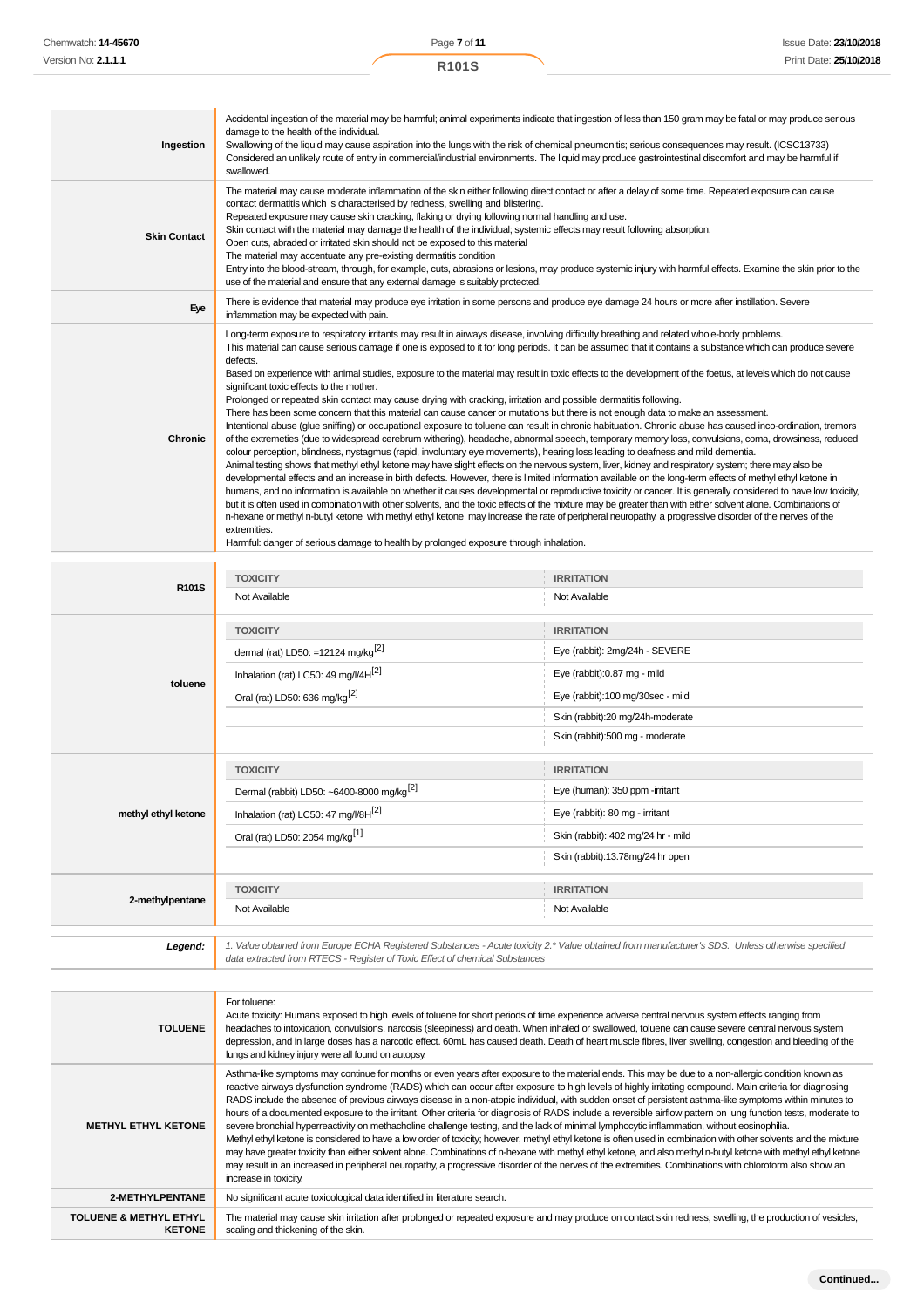| <b>Acute Toxicity</b>                       | $\checkmark$ | Carcinogenicity                 | Э                                                                                                                                                         |
|---------------------------------------------|--------------|---------------------------------|-----------------------------------------------------------------------------------------------------------------------------------------------------------|
| <b>Skin Irritation/Corrosion</b>            | $\checkmark$ | Reproductivity                  | ັ                                                                                                                                                         |
| Serious Eye Damage/Irritation               | $\checkmark$ | <b>STOT - Single Exposure</b>   | v                                                                                                                                                         |
| <b>Respiratory or Skin</b><br>sensitisation |              | <b>STOT - Repeated Exposure</b> | v                                                                                                                                                         |
| Mutagenicity                                | ◡            | <b>Aspiration Hazard</b>        | $\checkmark$                                                                                                                                              |
|                                             |              | Legend:                         | $\blacktriangleright$ - Data available but does not fill the criteria for classification<br>$\blacktriangleright$ - Data available to make classification |

 $\bigcirc$  – Data Not Available to make classification

# **SECTION 12 ECOLOGICAL INFORMATION**

| <b>Toxicity</b>     |                  |                           |                               |                  |                     |
|---------------------|------------------|---------------------------|-------------------------------|------------------|---------------------|
|                     | <b>ENDPOINT</b>  | <b>TEST DURATION (HR)</b> | <b>SPECIES</b>                | VALUE            | <b>SOURCE</b>       |
| R101S               | Not<br>Available | Not Available             | Not Available                 | Not<br>Available | Not<br>Available    |
|                     | <b>ENDPOINT</b>  | <b>TEST DURATION (HR)</b> | <b>SPECIES</b>                | <b>VALUE</b>     | <b>SOURCE</b>       |
|                     | <b>LC50</b>      | 96                        | Fish                          | 0.0073mg/L       | 4                   |
|                     | <b>EC50</b>      | 48                        | Crustacea                     | 3.78mg/L         | 5                   |
| toluene             | <b>EC50</b>      | 72                        | Algae or other aquatic plants | 12.5mg/L         | 4                   |
|                     | <b>BCF</b>       | 24                        | Algae or other aquatic plants | 10mg/L           | 4                   |
|                     | <b>NOEC</b>      | 168                       | Crustacea                     | $0.74$ mg/L      | 5                   |
|                     | <b>ENDPOINT</b>  | <b>TEST DURATION (HR)</b> | <b>SPECIES</b>                | <b>VALUE</b>     | <b>SOURCE</b>       |
|                     | <b>LC50</b>      | 96                        | Fish                          | 2-993mg/L        | $\overline{2}$      |
| methyl ethyl ketone | <b>EC50</b>      | 48                        | Crustacea                     | 308mg/L          | $\overline{2}$      |
|                     | <b>EC50</b>      | 72                        | Algae or other aquatic plants | 1-972mg/L        | $\overline{2}$      |
|                     | <b>NOEC</b>      | 96                        | Fish                          | 1-170mg/L        | $\frac{1}{2}$       |
|                     | <b>ENDPOINT</b>  | <b>TEST DURATION (HR)</b> | <b>SPECIES</b>                | VALUE            | <b>SOURCE</b>       |
| 2-methylpentane     | <b>LC50</b>      | 96                        | Fish                          | 1.915mg/L        | 3                   |
|                     | <b>EC50</b>      | 96                        | Algae or other aquatic plants | 3.635mg/L        | 3<br>$\mathbb{R}^n$ |

12.0 Extracted from 1. IUCLID Toxicity Data 2. Europe ECHA Registered Substances - Ecotoxicological Information - Aquatic Toxicity 3. EPIWIN Suite V3.12<br>QSAR) - Aquatic Toxicity Data (Estimated) 4. US EPA, Ecotox database (Japan) - Bioconcentration Data 7. METI (Japan) - Bioconcentration Data 8. Vendor Data

Toxic to aquatic organisms, may cause long-term adverse effects in the aquatic environment.

Do NOT allow product to come in contact with surface waters or to intertidal areas below the mean high water mark. Do not contaminate water when cleaning equipment or disposing of equipment wash-waters.

Wastes resulting from use of the product must be disposed of on site or at approved waste sites. **DO NOT** discharge into sewer or waterways.

## **Persistence and degradability**

| Ingredient          | Persistence: Water/Soil     | Persistence: Air               |
|---------------------|-----------------------------|--------------------------------|
| toluene             | LOW (Half-life $= 28$ days) | LOW (Half-life $=$ 4.33 days)  |
| methyl ethyl ketone | LOW (Half-life $= 14$ days) | LOW (Half-life = $26.75$ days) |
| 2-methylpentane     | LOW                         | <b>LOW</b>                     |

#### **Bioaccumulative potential**

| Ingredient          | <b>Bioaccumulation</b>   |
|---------------------|--------------------------|
| toluene             | LOW (BCF = $90$ )        |
| methyl ethyl ketone | LOW (LogKOW = $0.29$ )   |
| 2-methylpentane     | LOW (LogKOW = $3.2145$ ) |

# **Mobility in soil**

| Ingredient          | <b>Mobility</b>        |
|---------------------|------------------------|
| toluene             | LOW ( $KOC = 268$ )    |
| methyl ethyl ketone | $MEDIUM (KOC = 3.827)$ |
| 2-methylpentane     | LOW (KOC = $124.9$ )   |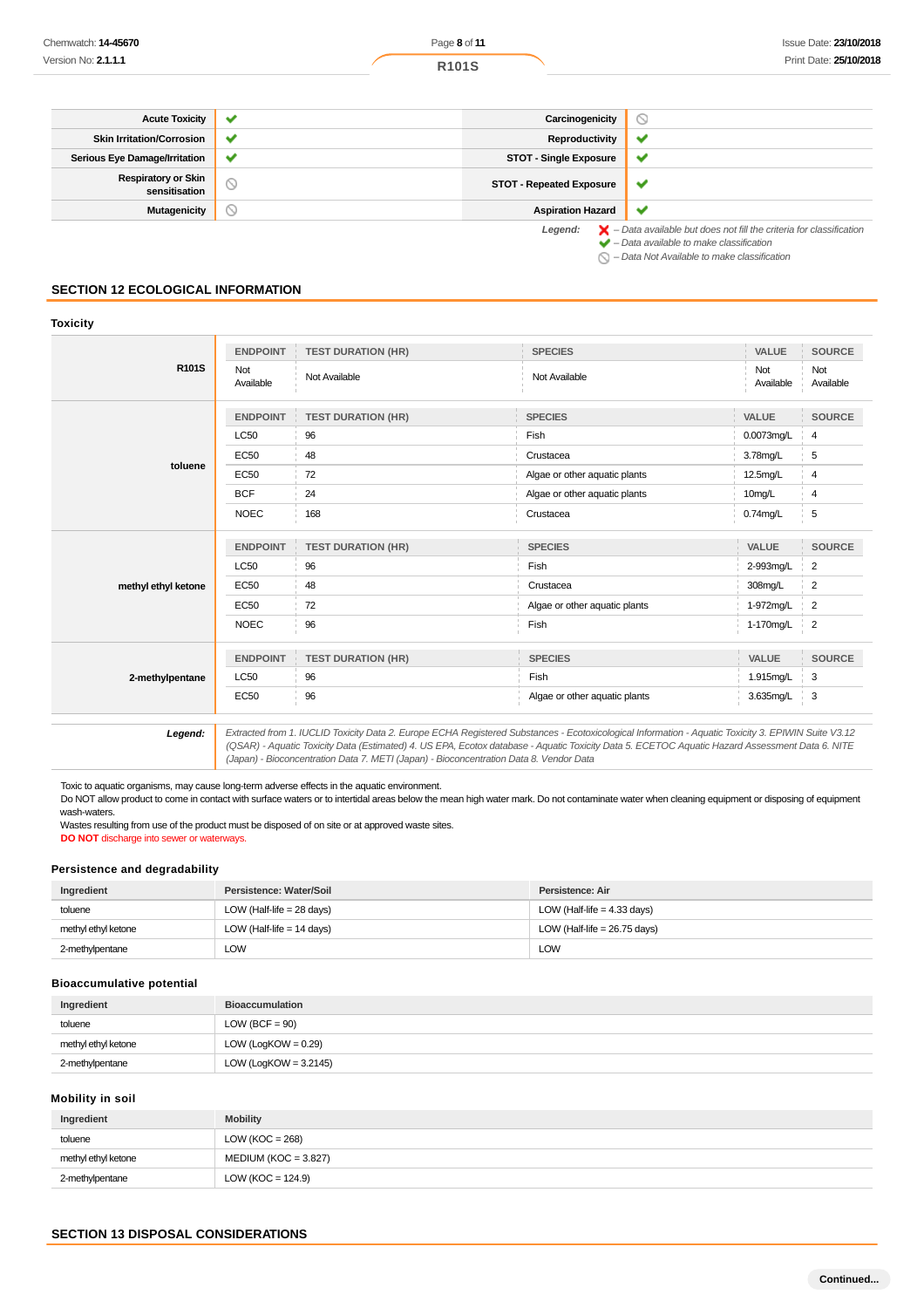| Waste treatment methods |  |
|-------------------------|--|
|                         |  |

|                                     | • Containers may still present a chemical hazard/ danger when empty.                                                                                                                                                                                                                                                                            |
|-------------------------------------|-------------------------------------------------------------------------------------------------------------------------------------------------------------------------------------------------------------------------------------------------------------------------------------------------------------------------------------------------|
|                                     | ▶ Return to supplier for reuse/ recycling if possible.                                                                                                                                                                                                                                                                                          |
|                                     | Otherwise:                                                                                                                                                                                                                                                                                                                                      |
|                                     | If container can not be cleaned sufficiently well to ensure that residuals do not remain or if the container cannot be used to store the same product, then<br>puncture containers, to prevent re-use, and bury at an authorised landfill.<br>▶ Where possible retain label warnings and SDS and observe all notices pertaining to the product. |
|                                     | Legislation addressing waste disposal requirements may differ by country, state and/ or territory. Each user must refer to laws operating in their area. In<br>some areas, certain wastes must be tracked.                                                                                                                                      |
|                                     | A Hierarchy of Controls seems to be common - the user should investigate:                                                                                                                                                                                                                                                                       |
|                                     | $\triangleright$ Reduction                                                                                                                                                                                                                                                                                                                      |
|                                     | $\triangleright$ Reuse                                                                                                                                                                                                                                                                                                                          |
|                                     | $\triangleright$ Recycling                                                                                                                                                                                                                                                                                                                      |
| <b>Product / Packaging disposal</b> | • Disposal (if all else fails)                                                                                                                                                                                                                                                                                                                  |
|                                     | This material may be recycled if unused, or if it has not been contaminated so as to make it unsuitable for its intended use.                                                                                                                                                                                                                   |
|                                     | DO NOT allow wash water from cleaning or process equipment to enter drains.                                                                                                                                                                                                                                                                     |
|                                     | If It may be necessary to collect all wash water for treatment before disposal.                                                                                                                                                                                                                                                                 |
|                                     | In all cases disposal to sewer may be subject to local laws and regulations and these should be considered first.                                                                                                                                                                                                                               |
|                                     | $\triangleright$ Where in doubt contact the responsible authority.                                                                                                                                                                                                                                                                              |
|                                     | Recycle wherever possible.                                                                                                                                                                                                                                                                                                                      |
|                                     | ► Consult manufacturer for recycling options or consult local or regional waste management authority for disposal if no suitable treatment or disposal<br>facility can be identified.                                                                                                                                                           |
|                                     | • Dispose of by: burial in a land-fill specifically licensed to accept chemical and / or pharmaceutical wastes or Incineration in a licensed apparatus (after<br>admixture with suitable combustible material).                                                                                                                                 |
|                                     | • Decontaminate empty containers.                                                                                                                                                                                                                                                                                                               |

# **SECTION 14 TRANSPORT INFORMATION**

# **Labels Required**

| <b>Marine Pollutant</b> |        |
|-------------------------|--------|
| <b>HAZCHEM</b>          | $-3YE$ |

# **Land transport (ADG)**

| <b>UN number</b>             | 1133                                                           |  |  |  |
|------------------------------|----------------------------------------------------------------|--|--|--|
| UN proper shipping name      | ADHESIVES containing flammable liquid                          |  |  |  |
| Transport hazard class(es)   | Class<br>$\frac{1}{2}$ 3<br>Not Applicable<br>Subrisk          |  |  |  |
| <b>Packing group</b>         | $\mathbf{I}$                                                   |  |  |  |
| <b>Environmental hazard</b>  | Environmentally hazardous                                      |  |  |  |
| Special precautions for user | Not Applicable<br>Special provisions<br>Limited quantity<br>5L |  |  |  |

# **Air transport (ICAO-IATA / DGR)**

| UN number                    | 1133                                                                                          |  |                |  |
|------------------------------|-----------------------------------------------------------------------------------------------|--|----------------|--|
| UN proper shipping name      | Adhesives containing flammable liquid                                                         |  |                |  |
| Transport hazard class(es)   | <b>ICAO/IATA Class</b><br>3<br>ICAO / IATA Subrisk<br>Not Applicable<br>3L<br><b>ERG Code</b> |  |                |  |
| Packing group                | Ш                                                                                             |  |                |  |
| <b>Environmental hazard</b>  | Environmentally hazardous                                                                     |  |                |  |
|                              | Special provisions                                                                            |  | A <sub>3</sub> |  |
|                              | Cargo Only Packing Instructions                                                               |  | 364            |  |
|                              | Cargo Only Maximum Qty / Pack                                                                 |  | 60L            |  |
| Special precautions for user | Passenger and Cargo Packing Instructions                                                      |  | 353            |  |
|                              | Passenger and Cargo Maximum Qty / Pack                                                        |  | 5L             |  |
|                              | Passenger and Cargo Limited Quantity Packing Instructions                                     |  | Y341           |  |
|                              | Passenger and Cargo Limited Maximum Qty / Pack                                                |  | 1 <sub>L</sub> |  |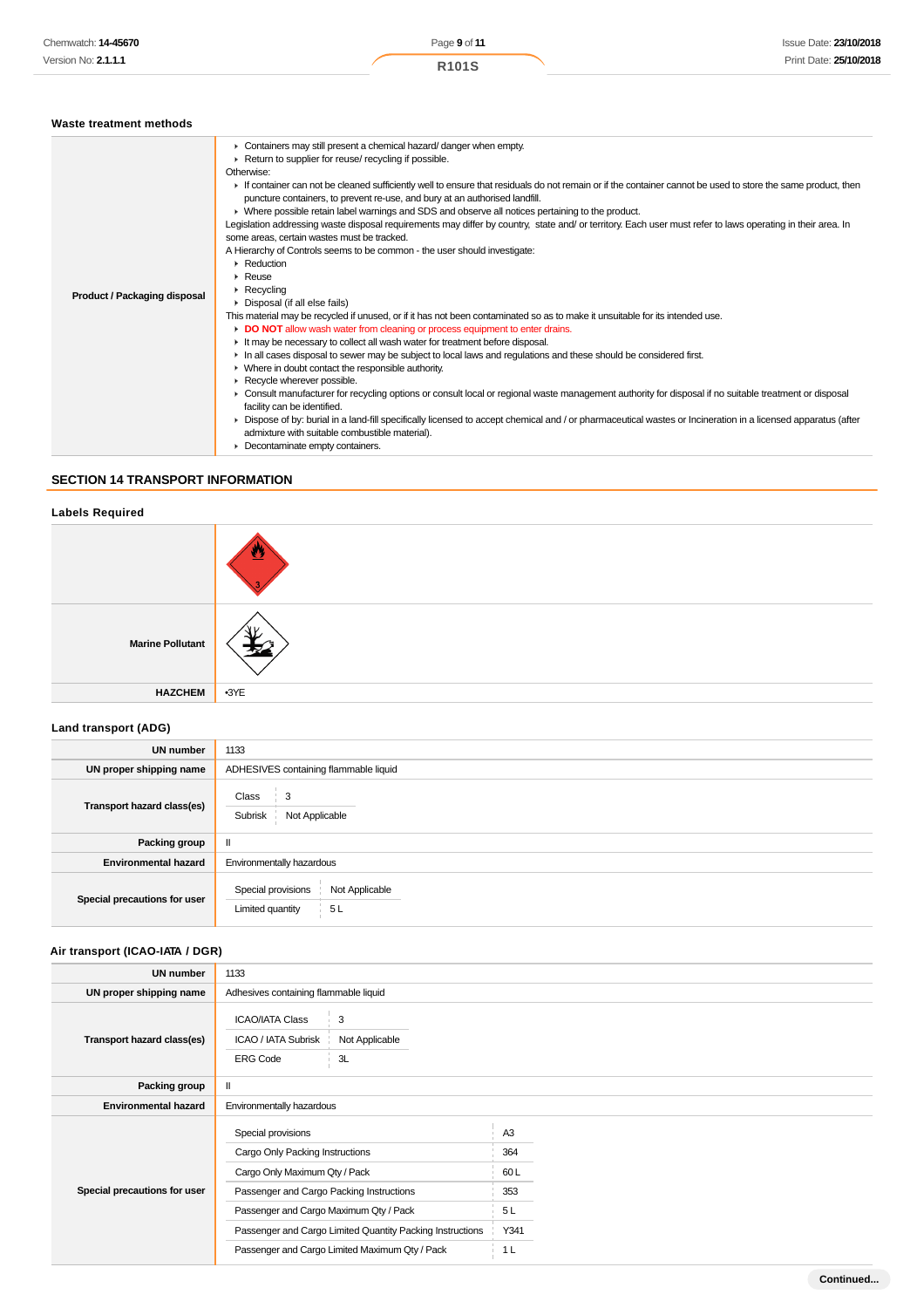#### **Sea transport (IMDG-Code / GGVSee)**

| <b>UN number</b>             | 1133                                                                                                         |  |  |  |
|------------------------------|--------------------------------------------------------------------------------------------------------------|--|--|--|
| UN proper shipping name      | ADHESIVES containing flammable liquid                                                                        |  |  |  |
| Transport hazard class(es)   | <b>IMDG Class</b><br>3<br>Not Applicable<br><b>IMDG Subrisk</b>                                              |  |  |  |
| Packing group                | $\mathbf{I}$                                                                                                 |  |  |  |
| <b>Environmental hazard</b>  | <b>Marine Pollutant</b>                                                                                      |  |  |  |
| Special precautions for user | $F-E$ , S-D<br><b>EMS Number</b><br>Special provisions<br>Not Applicable<br><b>Limited Quantities</b><br>5 L |  |  |  |

**Transport in bulk according to Annex II of MARPOL and the IBC code**

Not Applicable

#### **SECTION 15 REGULATORY INFORMATION**

#### **Safety, health and environmental regulations / legislation specific for the substance or mixture**

# **TOLUENE(108-88-3) IS FOUND ON THE FOLLOWING REGULATORY LISTS**

| Australia Exposure Standards                                                                              | Australia Standard for the Uniform Scheduling of Medicines and Poisons (SUSMP) - Part 2,                  |  |  |
|-----------------------------------------------------------------------------------------------------------|-----------------------------------------------------------------------------------------------------------|--|--|
| Australia Hazardous Chemical Information System (HCIS) - Hazardous Chemicals                              | Section Seven - Appendix I                                                                                |  |  |
| Australia Hazardous chemicals which may require Health Monitoring                                         | Australia Standard for the Uniform Scheduling of Medicines and Poisons (SUSMP) - Schedule                 |  |  |
| Australia Inventory of Chemical Substances (AICS)                                                         |                                                                                                           |  |  |
| Australia Standard for the Uniform Scheduling of Medicines and Poisons (SUSMP) - Appendix<br>$E$ (Part 2) | Australia Standard for the Uniform Scheduling of Medicines and Poisons (SUSMP) - Schedule                 |  |  |
| Australia Standard for the Uniform Scheduling of Medicines and Poisons (SUSMP) - Appendix<br>$F$ (Part 3) | Australia Standard for the Uniform Scheduling of Medicines and Poisons (SUSMP) - Schedule                 |  |  |
|                                                                                                           | International Agency for Research on Cancer (IARC) - Agents Classified by the IARC<br>Monographs          |  |  |
| METHYL ETHYL KETONE(78-93-3) IS FOUND ON THE FOLLOWING REGULATORY LISTS                                   |                                                                                                           |  |  |
| Australia Exposure Standards                                                                              | Australia Standard for the Uniform Scheduling of Medicines and Poisons (SUSMP) - Appendix                 |  |  |
| Australia Hazardous Chemical Information System (HCIS) - Hazardous Chemicals                              | $E$ (Part 2)                                                                                              |  |  |
| Australia Inventory of Chemical Substances (AICS)                                                         | Australia Standard for the Uniform Scheduling of Medicines and Poisons (SUSMP) - Appendix<br>$F$ (Part 3) |  |  |
|                                                                                                           | Australia Standard for the Uniform Scheduling of Medicines and Poisons (SUSMP) - Schedule<br>5            |  |  |
| 2-METHYLPENTANE(107-83-5) IS FOUND ON THE FOLLOWING REGULATORY LISTS                                      |                                                                                                           |  |  |
| Australia Exposure Standards                                                                              | Australia Standard for the Uniform Scheduling of Medicines and Poisons (SUSMP) - Appendix                 |  |  |
| Australia Hazardous Chemical Information System (HCIS) - Hazardous Chemicals                              | $E$ (Part 2)                                                                                              |  |  |
| Australia Inventory of Chemical Substances (AICS)                                                         | Australia Standard for the Uniform Scheduling of Medicines and Poisons (SUSMP) - Schedule<br>5            |  |  |

#### **National Inventory Status**

| <b>National Inventory</b>     | <b>Status</b>                                                                                                                                                                              |
|-------------------------------|--------------------------------------------------------------------------------------------------------------------------------------------------------------------------------------------|
| Australia - AICS              | Y                                                                                                                                                                                          |
| Canada - DSL                  | Y                                                                                                                                                                                          |
| Canada - NDSL                 | N (toluene; 2-methylpentane; methyl ethyl ketone)                                                                                                                                          |
| China - IECSC                 | $\checkmark$                                                                                                                                                                               |
| Europe - EINEC / ELINCS / NLP | Y                                                                                                                                                                                          |
| Japan - ENCS                  | $\checkmark$                                                                                                                                                                               |
| Korea - KECI                  | Υ                                                                                                                                                                                          |
| New Zealand - NZIoC           | Y                                                                                                                                                                                          |
| Philippines - PICCS           | Y                                                                                                                                                                                          |
| USA - TSCA                    | Y                                                                                                                                                                                          |
| Legend:                       | $Y = All$ ingredients are on the inventory<br>N = Not determined or one or more ingredients are not on the inventory and are not exempt from listing(see specific ingredients in brackets) |

# **SECTION 16 OTHER INFORMATION**

| в.<br><b>1016</b> | $\sim$ |
|-------------------|--------|
| - 112             | ~~     |

# **Other information**

Classification of the preparation and its individual components has drawn on official and authoritative sources as well as independent review by the Chemwatch Classification committee using available literature references.

The SDS is a Hazard Communication tool and should be used to assist in the Risk Assessment. Many factors determine whether the reported Hazards are Risks in the workplace or other